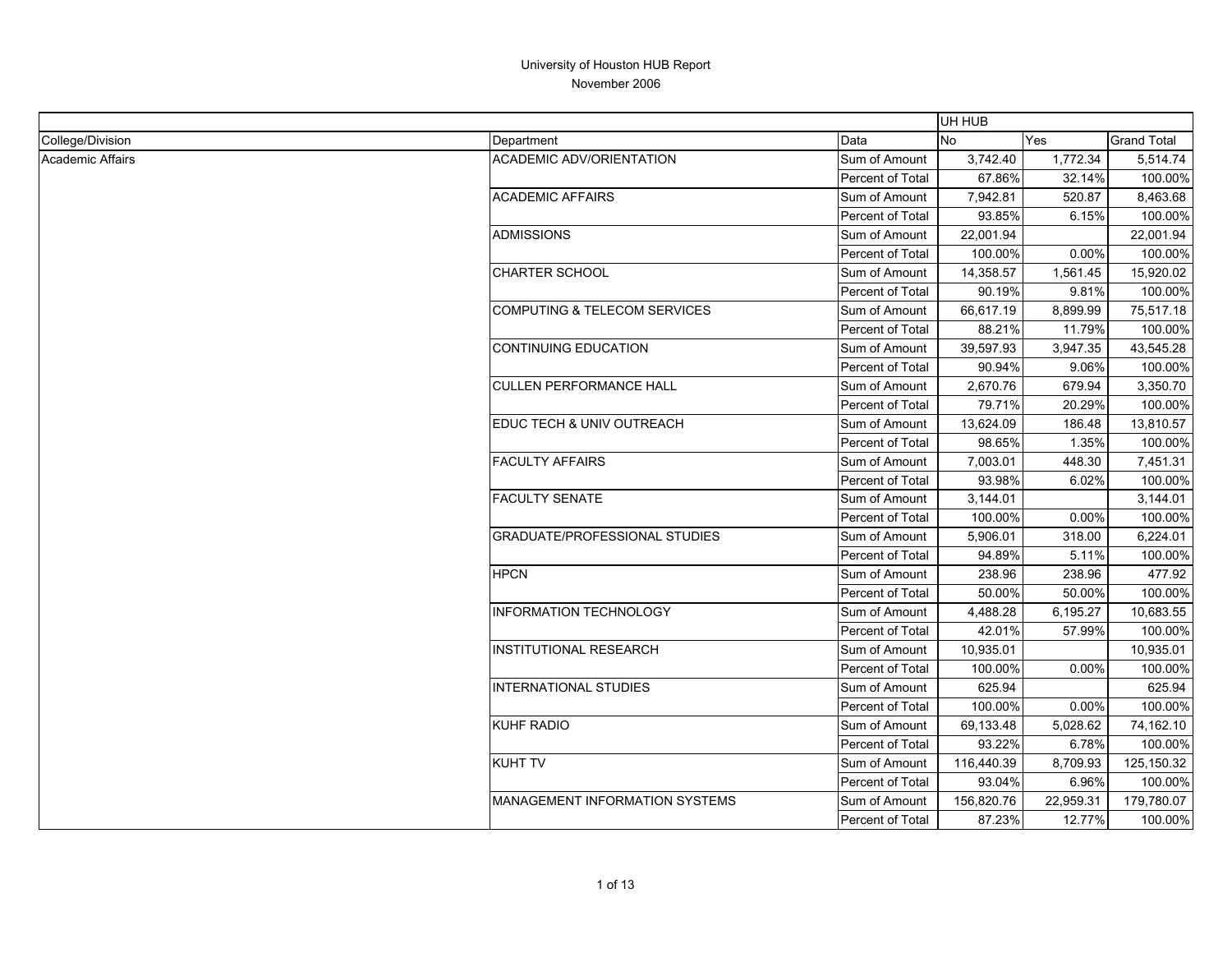|                                   |                                            |                         | UH HUB     |            |                    |
|-----------------------------------|--------------------------------------------|-------------------------|------------|------------|--------------------|
| College/Division                  | Department                                 | Data                    | <b>No</b>  | Yes        | <b>Grand Total</b> |
| <b>Academic Affairs</b>           | <b>REGISTRATION AND ACADEMIC RECO</b>      | Sum of Amount           | 28,358.05  |            | 28,358.05          |
|                                   |                                            | Percent of Total        | 100.00%    | 0.00%      | 100.00%            |
|                                   | <b>SCHOLARS COMMUNITY</b>                  | Sum of Amount           | 4,190.54   | 4,984.19   | 9,174.73           |
|                                   |                                            | Percent of Total        | 45.67%     | 54.33%     | 100.00%            |
|                                   | SCHOLARSHIPS AND FINANCIAL AID             | Sum of Amount           | 4,105.42   | 55.00      | 4,160.42           |
|                                   |                                            | Percent of Total        | 98.68%     | 1.32%      | 100.00%            |
|                                   | <b>SECURITY AND DISASTER RECOVERY</b>      | Sum of Amount           | 6,358.28   | 39.00      | 6,397.28           |
|                                   |                                            | Percent of Total        | 99.39%     | 0.61%      | 100.00%            |
|                                   | <b>TECHNOLOGY SUPPORT SERVICES</b>         | Sum of Amount           | 43,998.00  | 249,878.79 | 293,876.79         |
|                                   |                                            | Percent of Total        | 14.97%     | 85.03%     | 100.00%            |
|                                   | UNDERGRADUATE STUDIES                      | Sum of Amount           | 2,484.60   |            | 2,484.60           |
|                                   |                                            | Percent of Total        | 100.00%    | 0.00%      | 100.00%            |
| Academic Affairs Sum of Amount    |                                            |                         | 634,786.43 | 316,423.79 | 951,210.22         |
| Academic Affairs Percent of Total |                                            |                         | 66.73%     | 33.27%     | 100.00%            |
| Administration and Finance        | ADMINISTRATION & FINANCE                   | Sum of Amount           | 16,601.42  | 1,746.74   | 18,348.16          |
|                                   |                                            | <b>Percent of Total</b> | 90.48%     | 9.52%      | 100.00%            |
|                                   | <b>AUXILIARY SERVICES</b>                  | Sum of Amount           | 3,687.40   |            | 3,687.40           |
|                                   |                                            | Percent of Total        | 100.00%    | 0.00%      | 100.00%            |
|                                   | <b>AVCIAVP-ADMINISTRATION</b>              | Sum of Amount           | 3,322.49   | 367.79     | 3,690.28           |
|                                   |                                            | Percent of Total        | 90.03%     | 9.97%      | 100.00%            |
|                                   | <b>BUDGET</b>                              | Sum of Amount           | 6,532.94   | 112.14     | 6,645.08           |
|                                   |                                            | Percent of Total        | 98.31%     | 1.69%      | 100.00%            |
|                                   | <b>ENVIRONMENTAL HEALTH RISK MGMT</b>      | Sum of Amount           | 19,106.72  | 819.60     | 19,926.32          |
|                                   |                                            | Percent of Total        | 95.89%     | 4.11%      | 100.00%            |
|                                   | <b>FACILITIES &amp; PLANNING</b>           | Sum of Amount           | 673,241.67 | 108,825.49 | 782,067.16         |
|                                   |                                            | Percent of Total        | 86.08%     | 13.92%     | 100.00%            |
|                                   | <b>FINANCE</b>                             | Sum of Amount           | 87,245.25  | 11,159.21  | 98,404.46          |
|                                   |                                            | Percent of Total        | 88.66%     | 11.34%     | 100.00%            |
|                                   | <b>FINANCIAL REPORTING</b>                 | Sum of Amount           | 2,099.77   | 1,546.44   | 3,646.21           |
|                                   |                                            | Percent of Total        | 57.59%     | 42.41%     | 100.00%            |
|                                   | <b>HUB PROGRAMS</b>                        | Sum of Amount           | 118.99     |            | 118.99             |
|                                   |                                            | Percent of Total        | 100.00%    | 0.00%      | 100.00%            |
|                                   | <b>HUMAN RESOURCES</b>                     | Sum of Amount           | 23,378.94  | 1,673.92   | 25,052.86          |
|                                   |                                            | Percent of Total        | 93.32%     | 6.68%      | 100.00%            |
|                                   | <b>INST - ADMINISTRATION &amp; FINANCE</b> | Sum of Amount           | 67.78      |            | 67.78              |
|                                   |                                            | Percent of Total        | 100.00%    | 0.00%      | 100.00%            |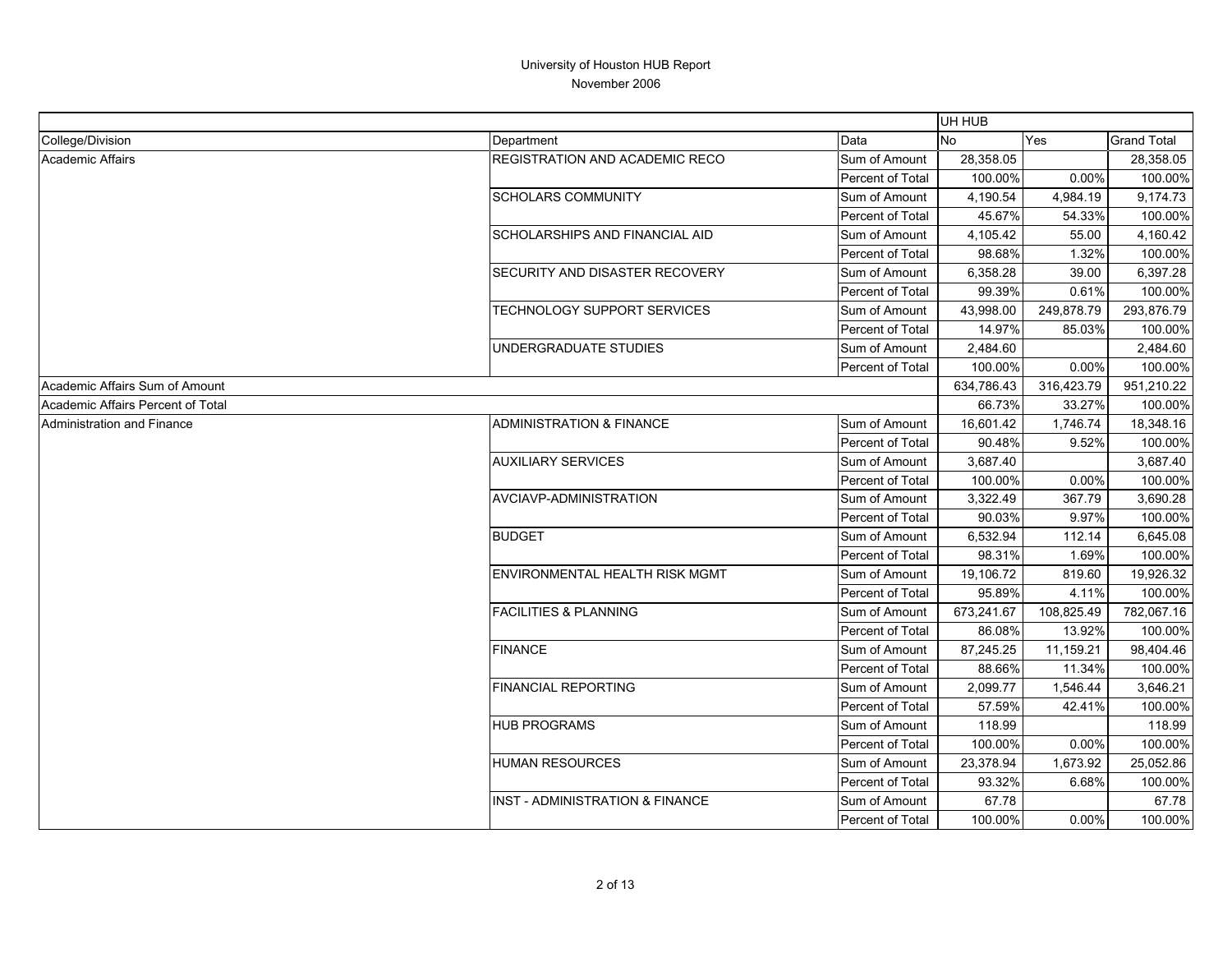|                                             |                            |                  | UH HUB       |            |                    |
|---------------------------------------------|----------------------------|------------------|--------------|------------|--------------------|
| College/Division                            | Department                 | Data             | <b>No</b>    | Yes        | <b>Grand Total</b> |
| Administration and Finance                  | <b>INST - PLANT</b>        | Sum of Amount    | 1,000,939.76 | 25,623.10  | 1,026,562.86       |
|                                             |                            | Percent of Total | 97.50%       | 2.50%      | 100.00%            |
|                                             | ONE CARD PROGRAM           | Sum of Amount    | 18,187.78    | 258.85     | 18,446.63          |
|                                             |                            | Percent of Total | 98.60%       | 1.40%      | 100.00%            |
|                                             | PARKING & TRANSPORTATION   | Sum of Amount    | 50,447.79    | 468.64     | 50,916.43          |
|                                             |                            | Percent of Total | 99.08%       | 0.92%      | 100.00%            |
|                                             | PHY PLANT-ADMINISTRATION   | Sum of Amount    | 305, 157.76  | 17,334.15  | 322,491.91         |
|                                             |                            | Percent of Total | 94.62%       | 5.38%      | 100.00%            |
|                                             | PHY PLANT-AUTOMOTIVE       | Sum of Amount    | 32,152.20    | 3,670.51   | 35,822.71          |
|                                             |                            | Percent of Total | 89.75%       | 10.25%     | 100.00%            |
|                                             | PHY PLANT-BLDG MAINT       | Sum of Amount    | 49,536.71    | 14,759.25  | 64,295.96          |
|                                             |                            | Percent of Total | 77.04%       | 22.96%     | 100.00%            |
|                                             | PHY PLANT-CUSTODIAL SVCS   | Sum of Amount    | 13,904.34    |            | 13,904.34          |
|                                             |                            | Percent of Total | 100.00%      | 0.00%      | 100.00%            |
|                                             | PHY PLANT-GROUNDS MAINT    | Sum of Amount    | 43,514.26    | 32.36      | 43,546.62          |
|                                             |                            | Percent of Total | 99.93%       | 0.07%      | 100.00%            |
|                                             | PHY PLANT-SOLID WASTE      | Sum of Amount    | 5,467.85     |            | 5,467.85           |
|                                             |                            | Percent of Total | 100.00%      | 0.00%      | 100.00%            |
|                                             | PHY PLANT-UTILITIES        | Sum of Amount    | 132,940.54   | 13,006.68  | 145,947.22         |
|                                             |                            | Percent of Total | 91.09%       | 8.91%      | 100.00%            |
|                                             | <b>POLICE</b>              | Sum of Amount    | 67,182.04    | 21,110.81  | 88,292.85          |
|                                             |                            | Percent of Total | 76.09%       | 23.91%     | 100.00%            |
|                                             | <b>POSTAL SERVICES</b>     | Sum of Amount    | 6,476.77     | 390.12     | 6,866.89           |
|                                             |                            | Percent of Total | 94.32%       | 5.68%      | 100.00%            |
|                                             | <b>PRINTING</b>            | Sum of Amount    | 14,177.72    | 245.71     | 14,423.43          |
|                                             |                            | Percent of Total | 98.30%       | 1.70%      | 100.00%            |
|                                             | PURCHASED UTILITIES        | Sum of Amount    | 7,434.20     |            | 7,434.20           |
|                                             |                            | Percent of Total | 100.00%      | 0.00%      | 100.00%            |
|                                             | STUDENT FINANCIAL SERVICES | Sum of Amount    | 15,725.10    | 1,454.00   | 17,179.10          |
|                                             |                            | Percent of Total | 91.54%       | 8.46%      | 100.00%            |
| Administration and Finance Sum of Amount    |                            |                  | 2,598,648.19 | 224,605.51 | 2,823,253.70       |
| Administration and Finance Percent of Total |                            |                  | 92.04%       | 7.96%      | 100.00%            |
| Architecture                                | <b>DEAN, ARCHITECTURE</b>  | Sum of Amount    | 39,696.37    | 7,750.17   | 47,446.54          |
|                                             |                            | Percent of Total | 83.67%       | 16.33%     | 100.00%            |
| Architecture Sum of Amount                  |                            |                  | 39,696.37    | 7,750.17   | 47,446.54          |
| <b>Architecture Percent of Total</b>        |                            |                  | 83.67%       | 16.33%     | 100.00%            |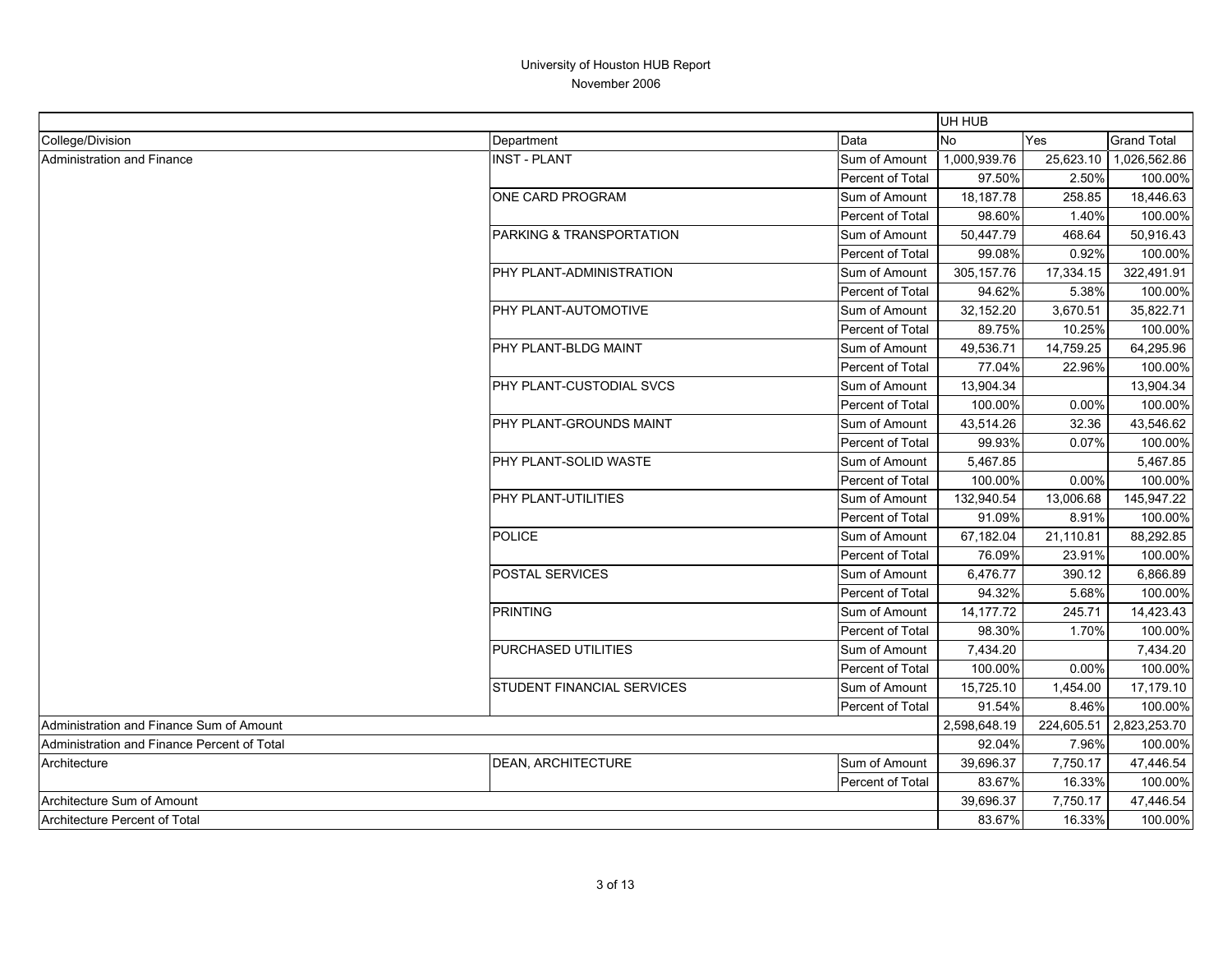|                                |                                           |                  | UH HUB     |            |                    |
|--------------------------------|-------------------------------------------|------------------|------------|------------|--------------------|
| College/Division               | Department                                | Data             | No         | Yes        | <b>Grand Total</b> |
| <b>Athletics</b>               | <b>INTERCOLLEGIATE ATHLETICS</b>          | Sum of Amount    | 549,969.57 | 51,491.54  | 601,461.11         |
|                                |                                           | Percent of Total | 91.44%     | 8.56%      | 100.00%            |
| Athletics Sum of Amount        |                                           |                  | 549,969.57 | 51,491.54  | 601,461.11         |
| Athletics Percent of Total     |                                           |                  | 91.44%     | 8.56%      | 100.00%            |
| <b>Business Administration</b> | <b>ACCOUNTANCY AND TAXATION</b>           | Sum of Amount    | 3,645.45   | 3,985.11   | 7,630.56           |
|                                |                                           | Percent of Total | 47.77%     | 52.23%     | 100.00%            |
|                                | <b>BAUER CAREER SERVICES CTR</b>          | Sum of Amount    | 23,793.26  | 53.20      | 23,846.46          |
|                                |                                           | Percent of Total | 99.78%     | 0.22%      | 100.00%            |
|                                | <b>CTR FOR ENTREPRENEURSHIP &amp; INN</b> | Sum of Amount    | 3,374.01   | 1,214.00   | 4,588.01           |
|                                |                                           | Percent of Total | 73.54%     | 26.46%     | 100.00%            |
|                                | <b>CTR FOR EXECUTIVE DEVELOPMENT</b>      | Sum of Amount    | 4,912.35   | 894.60     | 5,806.95           |
|                                |                                           | Percent of Total | 84.59%     | 15.41%     | 100.00%            |
|                                | DEAN, BUSINESS ADMINISTRATION             | Sum of Amount    | 81,185.97  | 3,706.24   | 84,892.21          |
|                                |                                           | Percent of Total | 95.63%     | 4.37%      | 100.00%            |
|                                | <b>DECISION AND INFORMATION SCIEN</b>     | Sum of Amount    | 5,026.53   | 3,524.01   | 8,550.54           |
|                                |                                           | Percent of Total | 58.79%     | 41.21%     | 100.00%            |
|                                | <b>EXECUTIVE DEGREE PROGRAMS</b>          | Sum of Amount    | 69,496.27  | 530.16     | 70,026.43          |
|                                |                                           | Percent of Total | 99.24%     | 0.76%      | 100.00%            |
|                                | <b>FINANCE</b>                            | Sum of Amount    | 682.63     | 2,440.95   | 3,123.58           |
|                                |                                           | Percent of Total | 21.85%     | 78.15%     | 100.00%            |
|                                | <b>GLOBAL ENERGY MGMT INST</b>            | Sum of Amount    | 1,025.70   | 245.58     | 1,271.28           |
|                                |                                           | Percent of Total | 80.68%     | 19.32%     | 100.00%            |
|                                | <b>MANAGEMENT</b>                         | Sum of Amount    | 3,409.23   | 9,522.81   | 12,932.04          |
|                                |                                           | Percent of Total | 26.36%     | 73.64%     | 100.00%            |
|                                | <b>MARKETING</b>                          | Sum of Amount    | 4,834.75   | (1,621.65) | 3,213.10           |
|                                |                                           | Percent of Total | 150.47%    | $-50.47%$  | 100.00%            |
|                                | <b>MBA STUDENT SERVICES CENTER</b>        | Sum of Amount    | 11,666.02  | 451.03     | 12,117.05          |
|                                |                                           | Percent of Total | 96.28%     | 3.72%      | 100.00%            |
|                                | <b>RESEARCH AND INSTR COMPUTING S</b>     | Sum of Amount    | 14,718.14  |            | 14,718.14          |
|                                |                                           | Percent of Total | 100.00%    | 0.00%      | 100.00%            |
|                                | SALES EXCELLENCE INSTITUTE                | Sum of Amount    | 44,187.11  | 4,321.48   | 48,508.59          |
|                                |                                           | Percent of Total | 91.09%     | 8.91%      | 100.00%            |
|                                | <b>SMALL BUSINESS DEV CENTER</b>          | Sum of Amount    | 28,269.82  | 1,467.88   | 29,737.70          |
|                                |                                           | Percent of Total | 95.06%     | 4.94%      | 100.00%            |
|                                | UNDERGRAD BUSINESS PROG                   | Sum of Amount    | 1,594.71   | 909.26     | 2,503.97           |
|                                |                                           | Percent of Total | 63.69%     | 36.31%     | 100.00%            |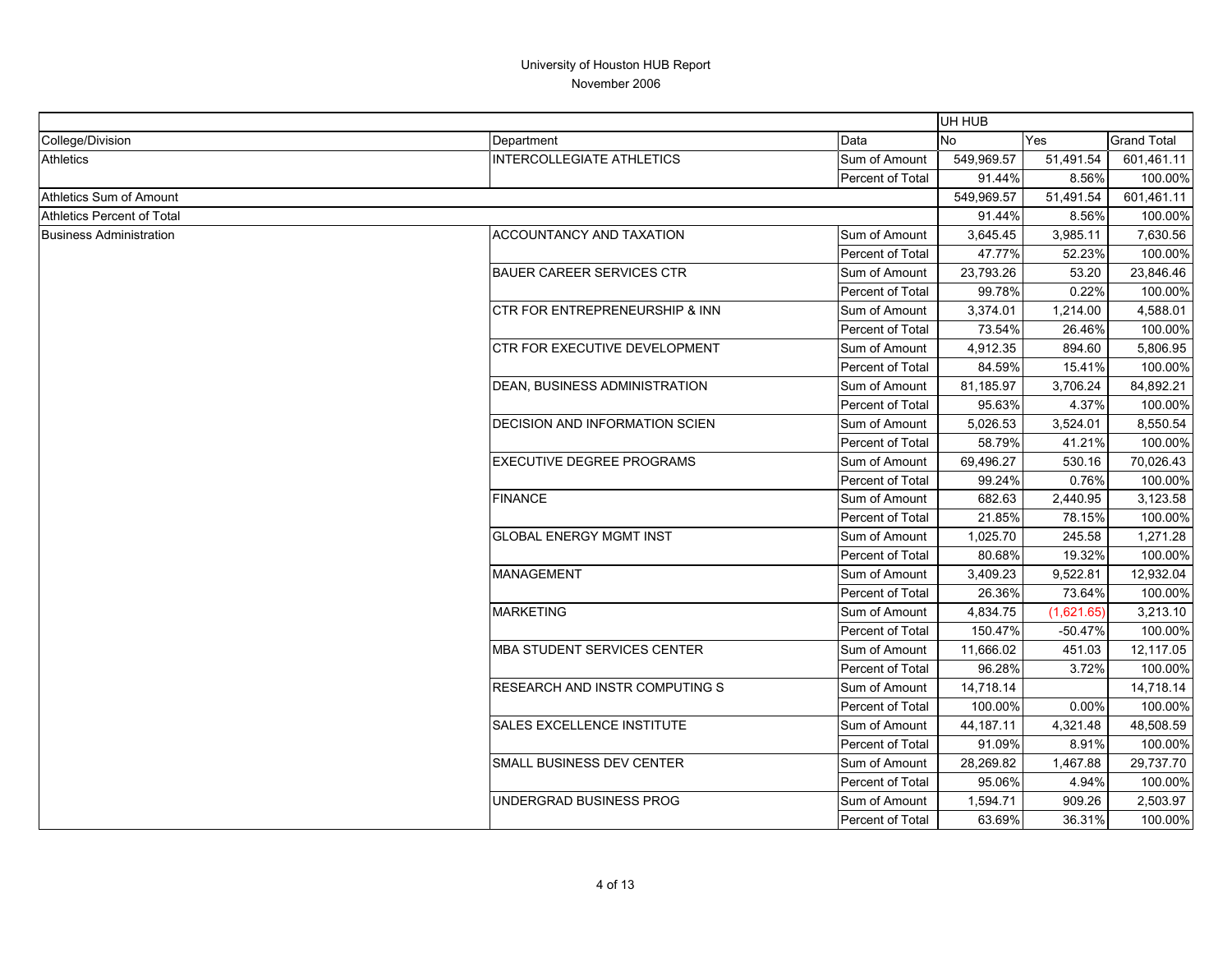|                                                 |                                       |                         | UH HUB     |            |                    |
|-------------------------------------------------|---------------------------------------|-------------------------|------------|------------|--------------------|
| College/Division                                | Department                            | Data                    | <b>No</b>  | Yes        | <b>Grand Total</b> |
| <b>Business Administration Sum of Amount</b>    |                                       |                         | 301,821.95 | 31,644.66  | 333,466.61         |
| <b>Business Administration Percent of Total</b> |                                       |                         | 90.51%     | 9.49%      | 100.00%            |
| Education                                       | CENTER FOR INFO TECH IN EDUCATION     | Sum of Amount           | 42,380.10  | 92,433.48  | 134,813.58         |
|                                                 |                                       | Percent of Total        | 31.44%     | 68.56%     | 100.00%            |
|                                                 | CONSISTENCY MGMT & COOP DISCIP        | Sum of Amount           | 41,018.56  | 6,664.10   | 47,682.66          |
|                                                 |                                       | Percent of Total        | 86.02%     | 13.98%     | 100.00%            |
|                                                 | <b>CURRICULUM AND INSTRUCTION</b>     | Sum of Amount           | 32,187.45  | 6,976.30   | 39,163.75          |
|                                                 |                                       | Percent of Total        | 82.19%     | 17.81%     | 100.00%            |
|                                                 | <b>DEAN, EDUCATION</b>                | Sum of Amount           | 21,338.41  | 23,447.87  | 44,786.28          |
|                                                 |                                       | Percent of Total        | 47.64%     | 52.36%     | 100.00%            |
|                                                 | EDU. LEADERSHIP & CULTURAL STU        | Sum of Amount           | 2,357.05   | 1,087.32   | 3,444.37           |
|                                                 |                                       | Percent of Total        | 68.43%     | 31.57%     | 100.00%            |
|                                                 | EDUCATIONAL PSYCHOLOGY                | Sum of Amount           | 7,232.89   | (583.17)   | 6,649.72           |
|                                                 |                                       | Percent of Total        | 108.77%    | $-8.77%$   | 100.00%            |
|                                                 | HEALTH AND HUMAN PERFORMANCE          | Sum of Amount           | 30,135.51  | 726.08     | 30,861.59          |
|                                                 |                                       | Percent of Total        | 97.65%     | 2.35%      | 100.00%            |
|                                                 | <b>HUMAN DEVELOPMENT LAB</b>          | Sum of Amount           | 9,558.64   |            | 9,558.64           |
|                                                 |                                       | Percent of Total        | 100.00%    | 0.00%      | 100.00%            |
|                                                 | <b>INSTITUTE FOR URBAN EDUCATION</b>  | Sum of Amount           | 2,441.77   | 2,719.20   | 5,160.97           |
|                                                 |                                       | <b>Percent of Total</b> | 47.31%     | 52.69%     | 100.00%            |
|                                                 | TEACHER EDUCATION AND CERTIFIC        | Sum of Amount           | 2,274.08   |            | 2,274.08           |
|                                                 |                                       | Percent of Total        | 100.00%    | 0.00%      | 100.00%            |
| <b>Education Sum of Amount</b>                  |                                       |                         | 190,924.46 | 133,471.18 | 324,395.64         |
| <b>Education Percent of Total</b>               |                                       |                         | 58.86%     | 41.14%     | 100.00%            |
| Engineering                                     | <b>CHEMICAL ENGINEERING</b>           | Sum of Amount           | 27,831.25  | 6,474.85   | 34,306.10          |
|                                                 |                                       | Percent of Total        | 81.13%     | 18.87%     | 100.00%            |
|                                                 | <b>CIVIL ENGINEERING</b>              | Sum of Amount           | 13,732.59  | 4,146.67   | 17,879.26          |
|                                                 |                                       | Percent of Total        | 76.81%     | 23.19%     | 100.00%            |
|                                                 | COMPOSITE ENGR APPLICATIONS CT        | Sum of Amount           | 812.60     |            | 812.60             |
|                                                 |                                       | Percent of Total        | 100.00%    | 0.00%      | 100.00%            |
|                                                 | <b>COOPERATIVE ENGINEERING</b>        | Sum of Amount           |            | 81.01      | 81.01              |
|                                                 |                                       | Percent of Total        | 0.00%      | 100.00%    | 100.00%            |
|                                                 | CTR FOR INNOVATIVE GROUTING           | Sum of Amount           | 1,816.43   |            | 1,816.43           |
|                                                 |                                       | Percent of Total        | 100.00%    | 0.00%      | 100.00%            |
|                                                 | CTR FOR NEURO-ENG & COGNITIVE SCIENCE | Sum of Amount           | 57.50      |            | 57.50              |
|                                                 |                                       | Percent of Total        | 100.00%    | 0.00%      | 100.00%            |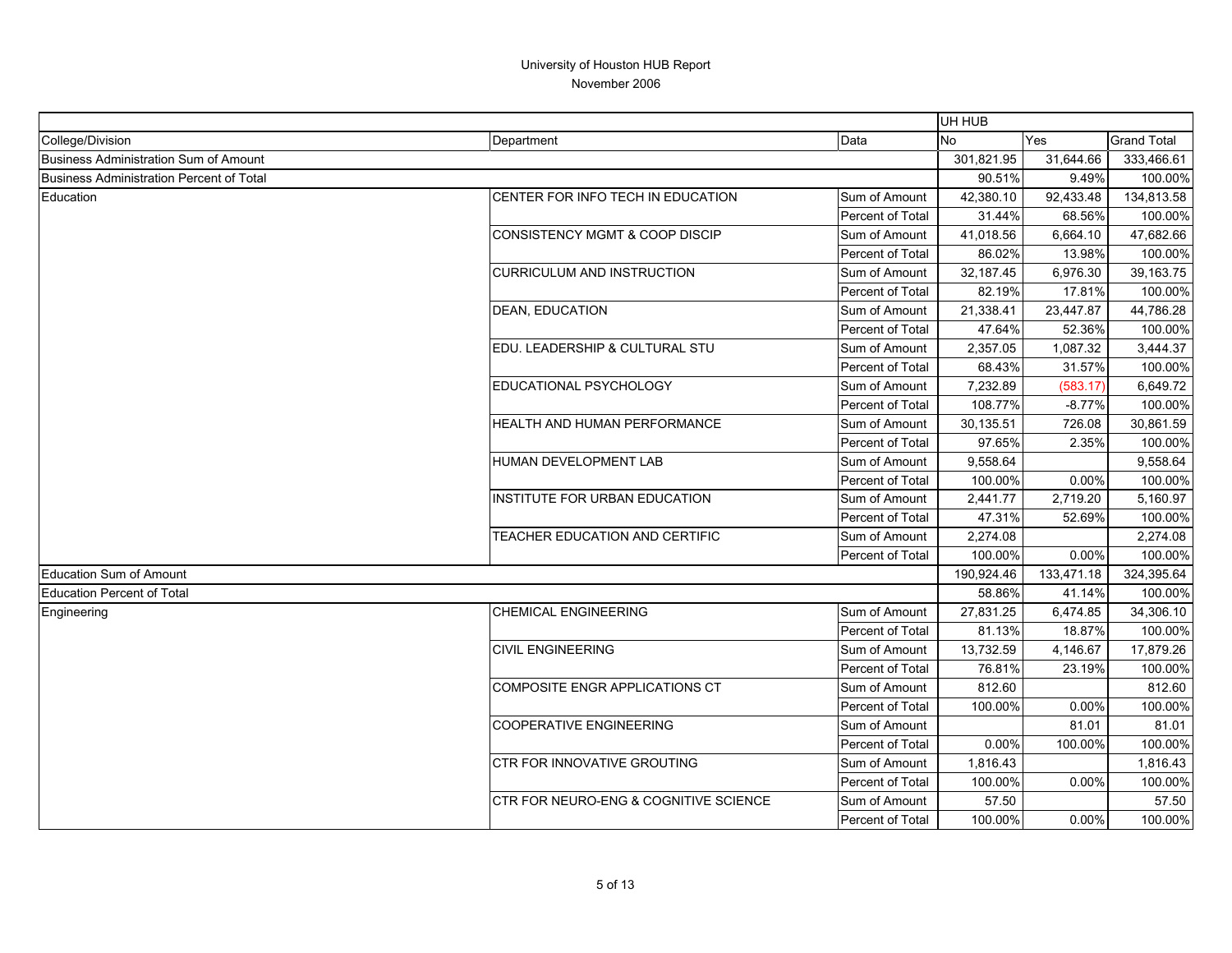|                                                  |                               |                  | UH HUB     |           |                    |
|--------------------------------------------------|-------------------------------|------------------|------------|-----------|--------------------|
| College/Division                                 | Department                    | Data             | No         | Yes       | <b>Grand Total</b> |
| Engineering                                      | <b>DEAN, ENGINEERING</b>      | Sum of Amount    | 48,684.27  | 41,063.69 | 89,747.96          |
|                                                  |                               | Percent of Total | 54.25%     | 45.75%    | 100.00%            |
|                                                  | ELECTRICAL ENGINEERING        | Sum of Amount    | 43,837.11  | 1,207.44  | 45,044.55          |
|                                                  |                               | Percent of Total | 97.32%     | 2.68%     | 100.00%            |
|                                                  | <b>ENGINEERING SERVICES</b>   | Sum of Amount    | 3,090.85   | 148.72    | 3,239.57           |
|                                                  |                               | Percent of Total | 95.41%     | 4.59%     | 100.00%            |
|                                                  | <b>INDUSTRIAL ENGINEERING</b> | Sum of Amount    | 4,260.58   | 4,330.54  | 8,591.12           |
|                                                  |                               | Percent of Total | 49.59%     | 50.41%    | 100.00%            |
|                                                  | MECHANICAL ENGINEERING        | Sum of Amount    | 22,237.57  | 110.00    | 22,347.57          |
|                                                  |                               | Percent of Total | 99.51%     | 0.49%     | 100.00%            |
|                                                  | NANOSYSTEM MANUFACTURING CTR  | Sum of Amount    | 16.14      |           | 16.14              |
|                                                  |                               | Percent of Total | 100.00%    | 0.00%     | 100.00%            |
|                                                  | SW PUBLIC TECHNOLOGY CENTER   | Sum of Amount    | 5,516.59   |           | 5,516.59           |
|                                                  |                               | Percent of Total | 100.00%    | 0.00%     | 100.00%            |
| <b>Engineering Sum of Amount</b>                 |                               |                  | 171,893.48 | 57,562.92 | 229,456.40         |
| Engineering Percent of Total                     |                               |                  | 74.91%     | 25.09%    | 100.00%            |
| Graduate College of Social Work                  | <b>ADMISSIONS</b>             | Sum of Amount    | 3,148.28   | 141.50    | 3,289.78           |
|                                                  |                               | Percent of Total | 95.70%     | 4.30%     | 100.00%            |
|                                                  | ALUMNI & CAREER SERVICES      | Sum of Amount    | 760.15     | 74.19     | 834.34             |
|                                                  |                               | Percent of Total | 91.11%     | 8.89%     | 100.00%            |
|                                                  | <b>AMERICAN HUMANICS</b>      | Sum of Amount    | 118.00     |           | 118.00             |
|                                                  |                               | Percent of Total | 100.00%    | 0.00%     | 100.00%            |
|                                                  | DEAN, SOCIAL WORK             | Sum of Amount    | 1,764.89   | 5,367.23  | 7,132.12           |
|                                                  |                               | Percent of Total | 24.75%     | 75.25%    | 100.00%            |
|                                                  | <b>FIELD OFFICE</b>           | Sum of Amount    | 46.94      | 199.87    | 246.81             |
|                                                  |                               | Percent of Total | 19.02%     | 80.98%    | 100.00%            |
|                                                  | JODY WILLIAMS CENTER          | Sum of Amount    |            | 6.23      | 6.23               |
|                                                  |                               | Percent of Total | 0.00%      | 100.00%   | 100.00%            |
|                                                  | <b>OCP</b>                    | Sum of Amount    | 10,357.42  | 552.84    | 10,910.26          |
|                                                  |                               | Percent of Total | 94.93%     | 5.07%     | 100.00%            |
|                                                  | <b>ODSPR</b>                  | Sum of Amount    |            | 289.88    | 289.88             |
|                                                  |                               | Percent of Total | 0.00%      | 100.00%   | 100.00%            |
|                                                  | PHD PROGRAM                   | Sum of Amount    | 246.16     |           | 246.16             |
|                                                  |                               | Percent of Total | 100.00%    | 0.00%     | 100.00%            |
| Graduate College of Social Work Sum of Amount    |                               |                  |            | 6,631.74  | 23,073.58          |
| Graduate College of Social Work Percent of Total |                               |                  | 71.26%     | 28.74%    | 100.00%            |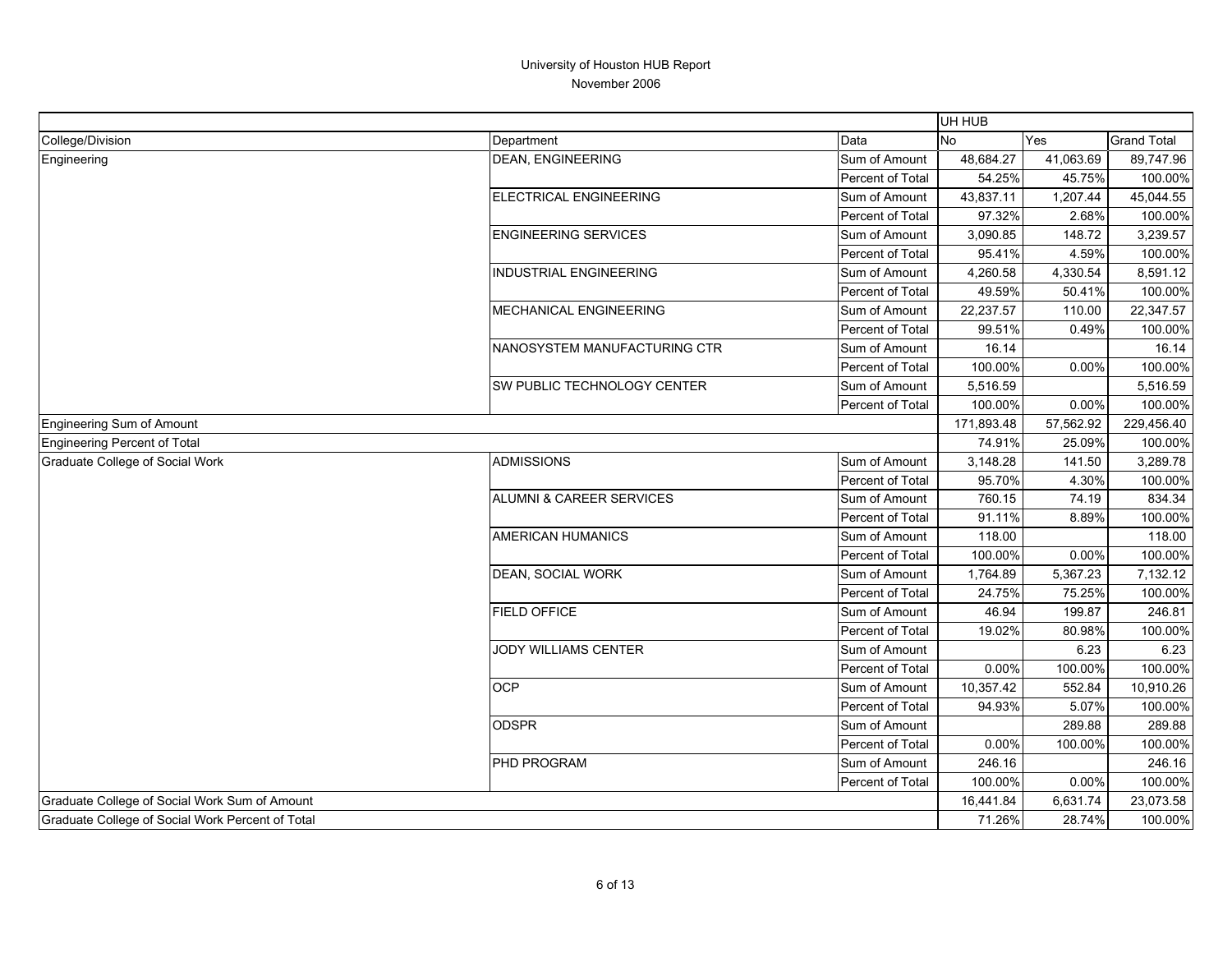|                                                  |                                       |                  | UH HUB     |           |                    |
|--------------------------------------------------|---------------------------------------|------------------|------------|-----------|--------------------|
| College/Division                                 | Department                            | Data             | <b>No</b>  | Yes       | <b>Grand Total</b> |
| <b>Honors College</b>                            | DEAN, HONORS COLLEGE                  | Sum of Amount    | 14,018.54  | 1,779.95  | 15,798.49          |
|                                                  |                                       | Percent of Total | 88.73%     | 11.27%    | 100.00%            |
|                                                  | <b>HOUSTON TEACHERS INSTITUTE</b>     | Sum of Amount    | 2,522.20   | 39.78     | 2,561.98           |
|                                                  |                                       | Percent of Total | 98.45%     | 1.55%     | 100.00%            |
| Honors College Sum of Amount                     |                                       |                  | 16,540.74  | 1,819.73  | 18,360.47          |
| Honors College Percent of Total                  |                                       |                  | 90.09%     | 9.91%     | 100.00%            |
| Hotel and Restaurant Management                  | DEAN, HOTEL & RESTAURANT MANAG        | Sum of Amount    | 11,952.33  | 17,079.16 | 29,031.49          |
|                                                  |                                       | Percent of Total | 41.17%     | 58.83%    | 100.00%            |
|                                                  | <b>HOTEL AND RESTAURANT MANAGEMEN</b> | Sum of Amount    | 96,265.77  | 6,224.88  | 102,490.65         |
|                                                  |                                       | Percent of Total | 93.93%     | 6.07%     | 100.00%            |
| Hotel and Restaurant Management Sum of Amount    |                                       |                  | 108,218.10 | 23,304.04 | 131,522.14         |
| Hotel and Restaurant Management Percent of Total |                                       |                  | 82.28%     | 17.72%    | 100.00%            |
| Law Center                                       | DEAN, LAW                             | Sum of Amount    | 23,646.09  | 9,104.34  | 32,750.43          |
|                                                  |                                       | Percent of Total | 72.20%     | 27.80%    | 100.00%            |
|                                                  | <b>LAW INFORMATION TECHNOLOGY</b>     | Sum of Amount    | 0.00       | 2,887.00  | 2,887.00           |
|                                                  |                                       | Percent of Total | 0.00%      | 100.00%   | 100.00%            |
|                                                  | <b>LAW LIBRARY</b>                    | Sum of Amount    | 12,865.32  | 54,535.00 | 67,400.32          |
|                                                  |                                       | Percent of Total | 19.09%     | 80.91%    | 100.00%            |
| Law Center Sum of Amount                         |                                       |                  |            | 66,526.34 | 103,037.75         |
| Law Center Percent of Total                      |                                       |                  | 35.43%     | 64.57%    | 100.00%            |
| <b>Liberal Arts and Social Sciences</b>          | <b>AEROSPACE STUDIES</b>              | Sum of Amount    | 2,135.74   | 562.19    | 2,697.93           |
|                                                  |                                       | Percent of Total | 79.16%     | 20.84%    | 100.00%            |
|                                                  | AFRICAN-AMERICAN STUDIES              | Sum of Amount    | 2,370.30   | 4,258.57  | 6,628.87           |
|                                                  |                                       | Percent of Total | 35.76%     | 64.24%    | 100.00%            |
|                                                  | <b>ART</b>                            | Sum of Amount    | 17,453.55  | 11,341.26 | 28,794.81          |
|                                                  |                                       | Percent of Total | 60.61%     | 39.39%    | 100.00%            |
|                                                  | <b>ARTE PUBLICO</b>                   | Sum of Amount    | 48,786.60  | 1,286.88  | 50,073.48          |
|                                                  |                                       | Percent of Total | 97.43%     | 2.57%     | 100.00%            |
|                                                  | <b>BAND</b>                           | Sum of Amount    | 26,305.32  | (20.40)   | 26,284.92          |
|                                                  |                                       | Percent of Total | 100.08%    | $-0.08%$  | 100.00%            |
|                                                  | <b>BLAFFER GALLERY</b>                | Sum of Amount    | 29,008.15  | 288.86    | 29,297.01          |
|                                                  |                                       | Percent of Total | 99.01%     | 0.99%     | 100.00%            |
|                                                  | CENTER FOR PUBLIC POLICY              | Sum of Amount    | 1,072.33   | 155.06    | 1,227.39           |
|                                                  |                                       | Percent of Total | 87.37%     | 12.63%    | 100.00%            |
|                                                  | COMMUNICATION                         | Sum of Amount    | 25,373.89  | 20,980.18 | 46,354.07          |
|                                                  |                                       | Percent of Total | 54.74%     | 45.26%    | 100.00%            |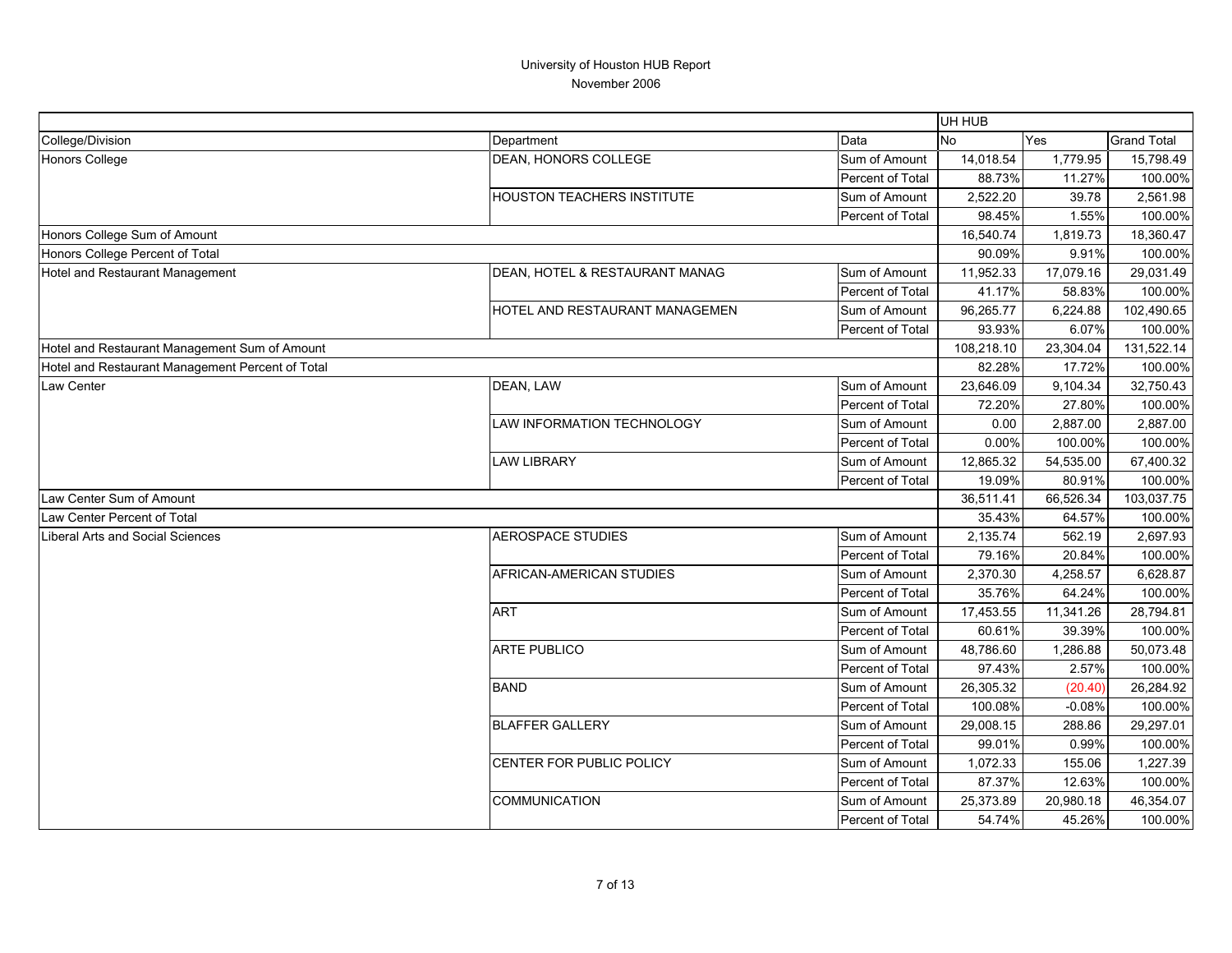|                                                   |                                 |                  | UH HUB     |            |                    |
|---------------------------------------------------|---------------------------------|------------------|------------|------------|--------------------|
| College/Division                                  | Department                      | Data             | <b>No</b>  | <b>Yes</b> | <b>Grand Total</b> |
| <b>Liberal Arts and Social Sciences</b>           | <b>COMMUNICATIONS DISORDERS</b> | Sum of Amount    | 9,873.95   | 326.34     | 10,200.29          |
|                                                   |                                 | Percent of Total | 96.80%     | 3.20%      | 100.00%            |
|                                                   | DEAN, LIBERAL ARTS & SOC SCI    | Sum of Amount    | 20,194.72  | 2,004.47   | 22,199.19          |
|                                                   |                                 | Percent of Total | 90.97%     | 9.03%      | 100.00%            |
|                                                   | <b>ECONOMICS</b>                | Sum of Amount    | 2,260.19   | 15,240.18  | 17,500.37          |
|                                                   |                                 | Percent of Total | 12.92%     | 87.08%     | 100.00%            |
|                                                   | <b>ENGLISH</b>                  | Sum of Amount    | 19,033.73  | 3,707.62   | 22,741.35          |
|                                                   |                                 | Percent of Total | 83.70%     | 16.30%     | 100.00%            |
|                                                   | <b>HISTORY</b>                  | Sum of Amount    | 11,294.55  | 529.99     | 11,824.54          |
|                                                   |                                 | Percent of Total | 95.52%     | 4.48%      | 100.00%            |
|                                                   | <b>MEXICAN-AMERICAN STUDIES</b> | Sum of Amount    | 10,732.78  | 1,163.88   | 11,896.66          |
|                                                   |                                 | Percent of Total | 90.22%     | 9.78%      | 100.00%            |
|                                                   | <b>MILITARY SCIENCE</b>         | Sum of Amount    | 91.01      | 620.00     | 711.01             |
|                                                   |                                 | Percent of Total | 12.80%     | 87.20%     | 100.00%            |
|                                                   | MODERN AND CLASSICAL LANGUAGES  | Sum of Amount    | 8,909.11   | 1,707.73   | 10,616.84          |
|                                                   |                                 | Percent of Total | 83.91%     | 16.09%     | 100.00%            |
|                                                   | <b>MUSIC</b>                    | Sum of Amount    | 95,350.34  | 856.78     | 96,207.12          |
|                                                   |                                 | Percent of Total | 99.11%     | 0.89%      | 100.00%            |
|                                                   | PHILOSOPHY                      | Sum of Amount    | 268.85     | 58.80      | 327.65             |
|                                                   |                                 | Percent of Total | 82.05%     | 17.95%     | 100.00%            |
|                                                   | POLITICAL SCIENCE               | Sum of Amount    | 24,291.39  | 1,420.32   | 25,711.71          |
|                                                   |                                 | Percent of Total | 94.48%     | 5.52%      | 100.00%            |
|                                                   | <b>PSYCHOLOGY</b>               | Sum of Amount    | 47,252.56  | 3,894.78   | 51,147.34          |
|                                                   |                                 | Percent of Total | 92.39%     | 7.61%      | 100.00%            |
|                                                   | <b>RELIGIOUS STUDIES</b>        | Sum of Amount    | 167.92     |            | 167.92             |
|                                                   |                                 | Percent of Total | 100.00%    | 0.00%      | 100.00%            |
|                                                   | SOCIOLOGY                       | Sum of Amount    | 728.96     | 1,903.20   | 2,632.16           |
|                                                   |                                 | Percent of Total | 27.69%     | 72.31%     | 100.00%            |
|                                                   | <b>THEATRE</b>                  | Sum of Amount    | 23,261.75  | 52.85      | 23,314.60          |
|                                                   |                                 | Percent of Total | 99.77%     | 0.23%      | 100.00%            |
|                                                   | WOMEN'S STUDIES PROGRAM         | Sum of Amount    | 2,432.61   | 92.43      | 2,525.04           |
|                                                   |                                 | Percent of Total | 96.34%     | 3.66%      | 100.00%            |
|                                                   | <b>WRITING CENTER</b>           | Sum of Amount    | 11,993.19  | 313.70     | 12,306.89          |
|                                                   |                                 | Percent of Total | 97.45%     | 2.55%      | 100.00%            |
| Liberal Arts and Social Sciences Sum of Amount    |                                 |                  | 440,643.49 | 72,745.67  | 513,389.16         |
| Liberal Arts and Social Sciences Percent of Total |                                 |                  | 85.83%     | 14.17%     | 100.00%            |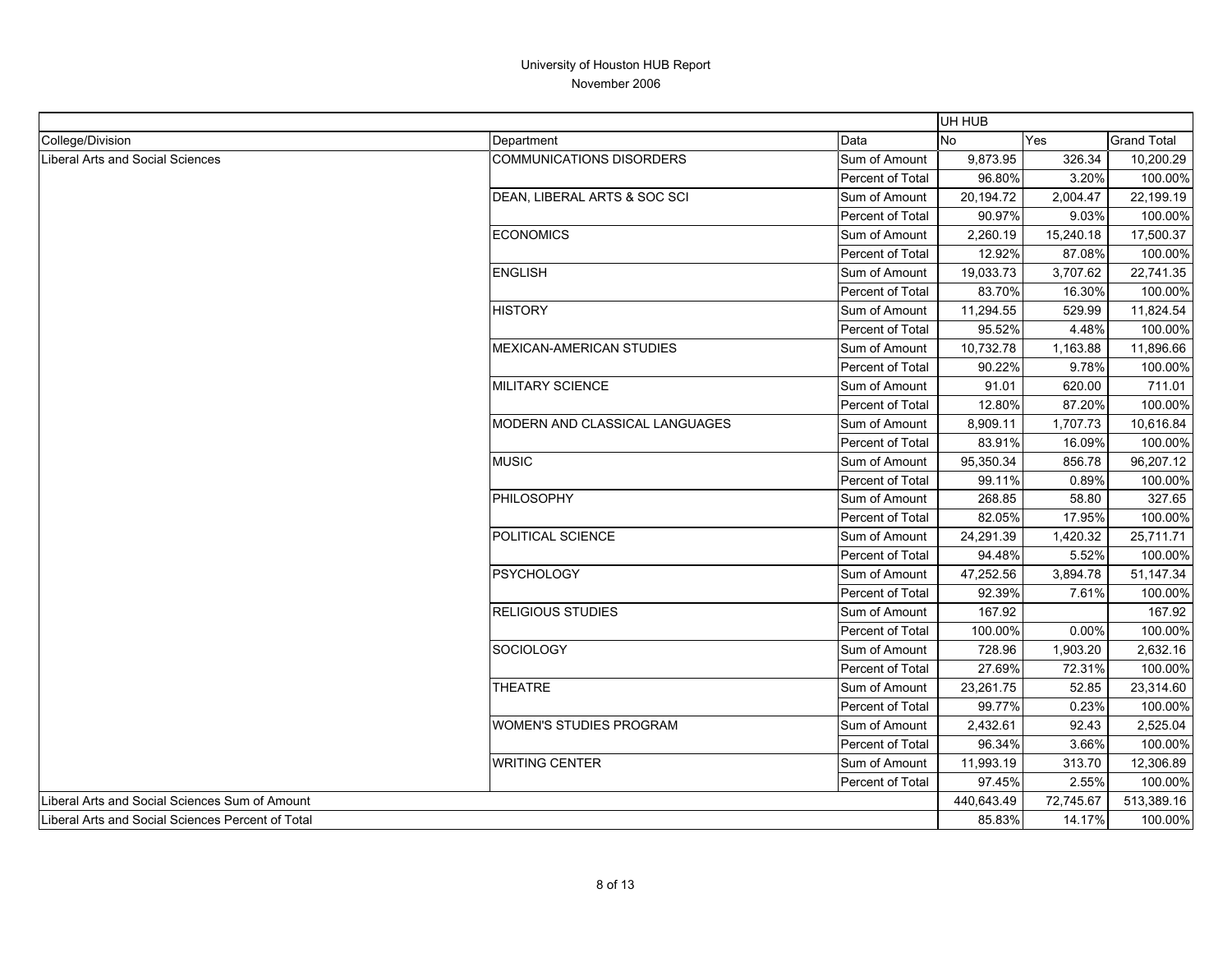|                                                  |                                          |                  | UH HUB     |           |                    |
|--------------------------------------------------|------------------------------------------|------------------|------------|-----------|--------------------|
| College/Division                                 | Department                               | Data             | <b>No</b>  | Yes       | <b>Grand Total</b> |
| Library                                          | UNIVERSITY LIBRARIES                     | Sum of Amount    | 164,956.73 | 40,171.40 | 205,128.13         |
|                                                  |                                          | Percent of Total | 80.42%     | 19.58%    | 100.00%            |
| Library Sum of Amount                            |                                          |                  | 164,956.73 | 40,171.40 | 205,128.13         |
| Library Percent of Total                         |                                          |                  | 80.42%     | 19.58%    | 100.00%            |
| Natural Science and Mathematics                  | <b>BIOLOGY &amp; BIOCHEMISTRY</b>        | Sum of Amount    | 70,634.53  | 2,703.21  | 73,337.74          |
|                                                  |                                          | Percent of Total | 96.31%     | 3.69%     | 100.00%            |
|                                                  | <b>CHEMISTRY</b>                         | Sum of Amount    | 120,852.19 | 1,964.44  | 122,816.63         |
|                                                  |                                          | Percent of Total | 98.40%     | 1.60%     | 100.00%            |
|                                                  | COMPUTER SCIENCE                         | Sum of Amount    | 31,612.18  | 17,755.70 | 49,367.88          |
|                                                  |                                          | Percent of Total | 64.03%     | 35.97%    | 100.00%            |
|                                                  | <b>DEAN, NATURAL SCIENCE &amp; MATHE</b> | Sum of Amount    | 71,932.89  | 6,040.53  | 77,973.42          |
|                                                  |                                          | Percent of Total | 92.25%     | 7.75%     | 100.00%            |
|                                                  | <b>GEOLOGY</b>                           | Sum of Amount    | 73,120.78  | 7,363.23  | 80,484.01          |
|                                                  |                                          | Percent of Total | 90.85%     | 9.15%     | 100.00%            |
|                                                  | <b>IMAQS</b>                             | Sum of Amount    | 28,161.67  |           | 28,161.67          |
|                                                  |                                          | Percent of Total | 100.00%    | 0.00%     | 100.00%            |
|                                                  | INST FOR THEORETICAL & ENG SCI           | Sum of Amount    | 2,324.27   |           | 2,324.27           |
|                                                  |                                          | Percent of Total | 100.00%    | 0.00%     | 100.00%            |
|                                                  | <b>MATHEMATICS</b>                       | Sum of Amount    | 30,567.16  | 3,889.54  | 34,456.70          |
|                                                  |                                          | Percent of Total | 88.71%     | 11.29%    | 100.00%            |
|                                                  | <b>PHYSICS</b>                           | Sum of Amount    | 16,106.65  | 9,955.93  | 26,062.58          |
|                                                  |                                          | Percent of Total | 61.80%     | 38.20%    | 100.00%            |
| Natural Science and Mathematics Sum of Amount    |                                          |                  | 445,312.32 | 49,672.58 | 494,984.90         |
| Natural Science and Mathematics Percent of Total |                                          |                  | 89.96%     | 10.04%    | 100.00%            |
| Optometry                                        | <b>DEAN, OPTOMETRY</b>                   | Sum of Amount    | 101,292.19 | 10,755.80 | 112,047.99         |
|                                                  |                                          | Percent of Total | 90.40%     | 9.60%     | 100.00%            |
|                                                  | OPT VISION SCIENCES                      | Sum of Amount    | 52,569.87  | 8,638.75  | 61,208.62          |
|                                                  |                                          | Percent of Total | 85.89%     | 14.11%    | 100.00%            |
|                                                  | <b>OPTOMETRY CLINIC</b>                  | Sum of Amount    | 62,034.57  | 11,859.89 | 73,894.46          |
|                                                  |                                          | Percent of Total | 83.95%     | 16.05%    | 100.00%            |
| Optometry Sum of Amount                          |                                          |                  | 215,896.63 | 31,254.44 | 247,151.07         |
| Optometry Percent of Total                       |                                          |                  | 87.35%     | 12.65%    | 100.00%            |
| Pharmacy                                         | ICLINICAL PHARMACY & ADMINISTRA          | Sum of Amount    | 6,579.41   | 5,202.47  | 11,781.88          |
|                                                  |                                          | Percent of Total | 55.84%     | 44.16%    | 100.00%            |
|                                                  | <b>DEAN, PHARMACY</b>                    | Sum of Amount    | 67,394.73  | 7,438.36  | 74,833.09          |
|                                                  |                                          | Percent of Total | 90.06%     | 9.94%     | 100.00%            |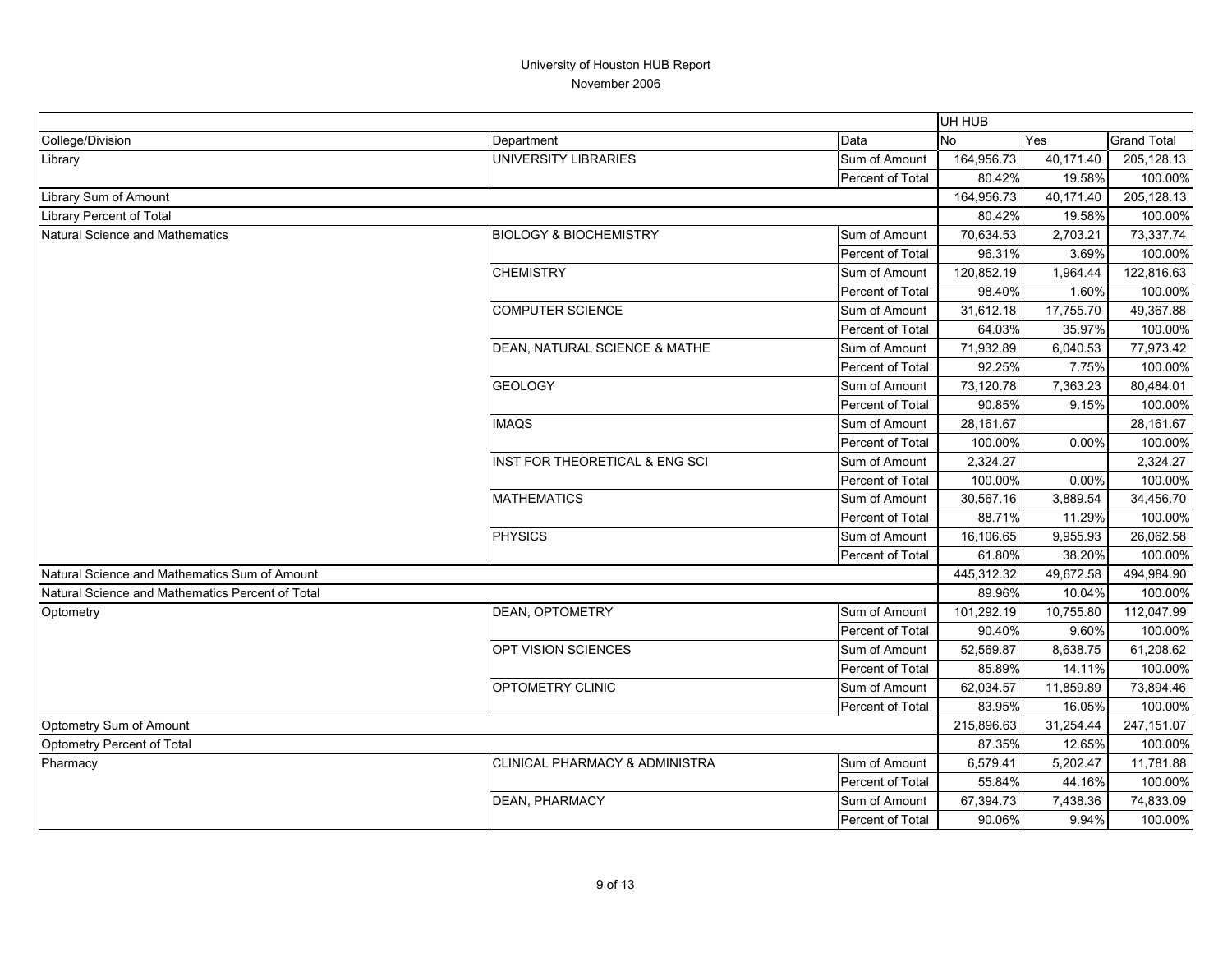|                                   |                                    |                  | UH HUB     |           |                    |
|-----------------------------------|------------------------------------|------------------|------------|-----------|--------------------|
| College/Division                  | Department                         | Data             | <b>No</b>  | Yes       | <b>Grand Total</b> |
| Pharmacy                          | INSTITUTE FOR DRUG EDUCATION       | Sum of Amount    | 6,621.17   |           | 6,621.17           |
|                                   |                                    | Percent of Total | 100.00%    | 0.00%     | 100.00%            |
|                                   | PHARMACOLOGICAL & PHARMACEUTIC     | Sum of Amount    | 43,418.94  | 713.61    | 44,132.55          |
|                                   |                                    | Percent of Total | 98.38%     | 1.62%     | 100.00%            |
| Pharmacy Sum of Amount            |                                    |                  | 124,014.25 | 13,354.44 | 137,368.69         |
| Pharmacy Percent of Total         |                                    |                  | 90.28%     | 9.72%     | 100.00%            |
| President                         | <b>AFFIRMATIVE ACTION</b>          | Sum of Amount    | 423.77     | 133.59    | 557.36             |
|                                   |                                    | Percent of Total | 76.03%     | 23.97%    | 100.00%            |
|                                   | OFFICE OF SPECIAL EVENTS           | Sum of Amount    | 27,499.62  | 6,052.18  | 33,551.80          |
|                                   |                                    | Percent of Total | 81.96%     | 18.04%    | 100.00%            |
|                                   | <b>PRESIDENT</b>                   | Sum of Amount    | 13,462.59  | 1,853.95  | 15,316.54          |
|                                   |                                    | Percent of Total | 87.90%     | 12.10%    | 100.00%            |
|                                   | <b>STAFF COUNCIL</b>               | Sum of Amount    | 2,379.77   | 142.80    | 2,522.57           |
|                                   |                                    | Percent of Total | 94.34%     | 5.66%     | 100.00%            |
| <b>President Sum of Amount</b>    |                                    |                  | 43,765.75  | 8,182.52  | 51,948.27          |
| <b>President Percent of Total</b> |                                    |                  | 84.25%     | 15.75%    | 100.00%            |
| Research                          | ALLIED GEOPHYSICAL LABORATORIE     | Sum of Amount    | 35.24      |           | 35.24              |
|                                   |                                    | Percent of Total | 100.00%    | 0.00%     | 100.00%            |
|                                   | ANIMAL CARE OPERATIONS             | Sum of Amount    | 30,680.62  | 3,181.98  | 33,862.60          |
|                                   |                                    | Percent of Total | 90.60%     | 9.40%     | 100.00%            |
|                                   | CENTER FOR ADVANCED MATERIALS      | Sum of Amount    | 21,671.79  | 268.87    | 21,940.66          |
|                                   |                                    | Percent of Total | 98.77%     | 1.23%     | 100.00%            |
|                                   | <b>CMC</b>                         | Sum of Amount    | 890.38     | 114.99    | 1,005.37           |
|                                   |                                    | Percent of Total | 88.56%     | 11.44%    | 100.00%            |
|                                   | <b>GRANTS AND CONTRACTS</b>        | Sum of Amount    | 5,913.50   | 170.06    | 6,083.56           |
|                                   |                                    | Percent of Total | 97.20%     | 2.80%     | 100.00%            |
|                                   | <b>HOUSTON COASTAL CENTER</b>      | Sum of Amount    | 493.05     |           | 493.05             |
|                                   |                                    | Percent of Total | 100.00%    | 0.00%     | 100.00%            |
|                                   | INSTITUTE FOR MOLECULAR DESIGN     | Sum of Amount    | 545,520.59 | 3,923.48  | 549,444.07         |
|                                   |                                    | Percent of Total | 99.29%     | 0.71%     | 100.00%            |
|                                   | OFFICE OF TECHNOLOGY MANAGEMEN     | Sum of Amount    | 41,678.48  | 192.08    | 41,870.56          |
|                                   |                                    | Percent of Total | 99.54%     | 0.46%     | 100.00%            |
|                                   | <b>RESEARCH</b>                    | Sum of Amount    | 43,320.52  | 2,707.58  | 46,028.10          |
|                                   |                                    | Percent of Total | 94.12%     | 5.88%     | 100.00%            |
|                                   | <b>RESEARCH FINANCIAL SERVICES</b> | Sum of Amount    | 984.81     | 37.75     | 1,022.56           |
|                                   |                                    | Percent of Total | 96.31%     | 3.69%     | 100.00%            |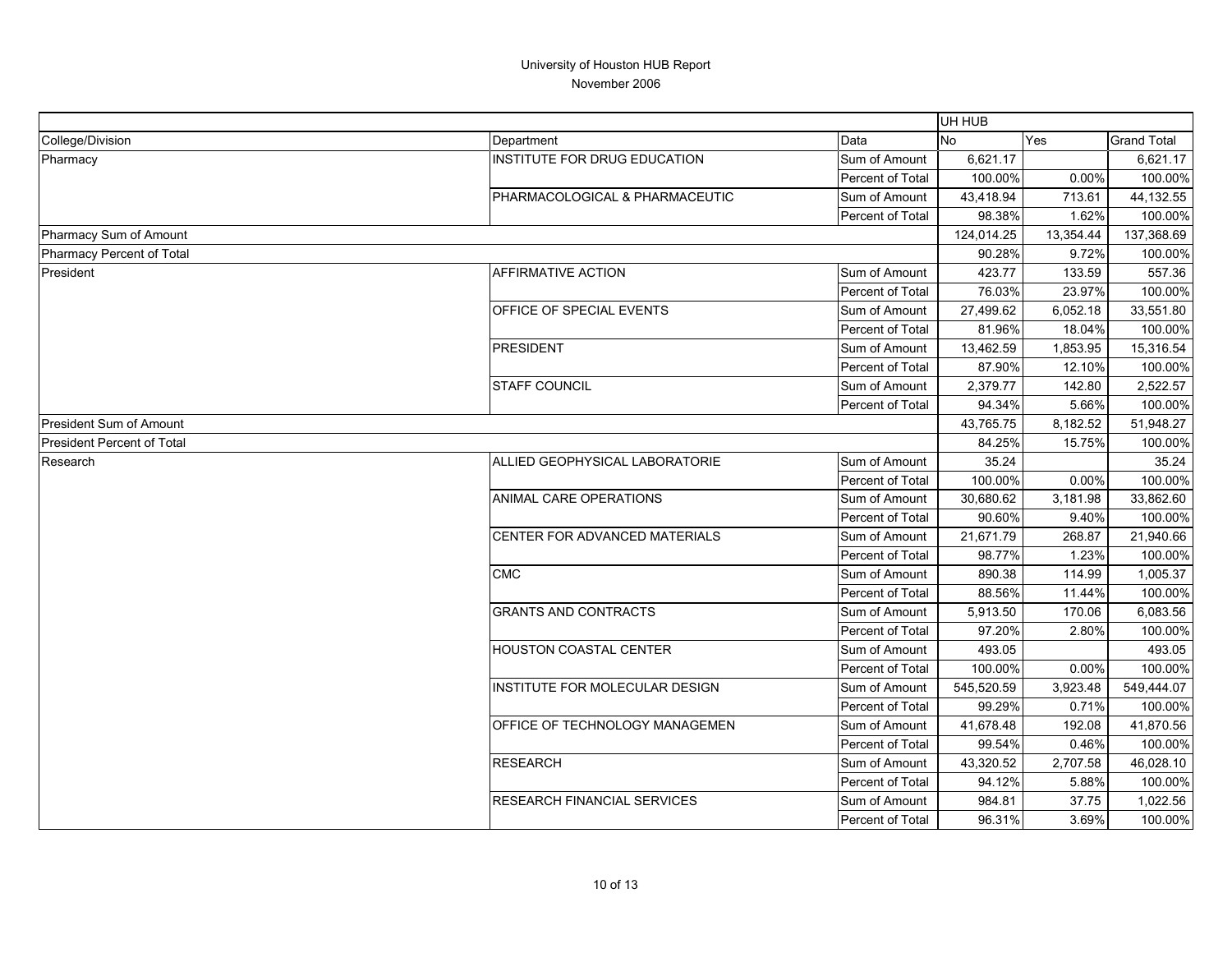|                                  |                                    |                         | UH HUB     |            |                    |
|----------------------------------|------------------------------------|-------------------------|------------|------------|--------------------|
| College/Division                 | Department                         | Data                    | No         | Yes        | <b>Grand Total</b> |
| Research                         | <b>RESEARCH INFORMATION CENTER</b> | Sum of Amount           | 270.47     |            | 270.47             |
|                                  |                                    | <b>Percent of Total</b> | 100.00%    | 0.00%      | 100.00%            |
|                                  | RESEARCH POLICIES/COMP/COMMITT     | Sum of Amount           | 138.85     | 196.57     | 335.42             |
|                                  |                                    | Percent of Total        | 41.40%     | 58.60%     | 100.00%            |
|                                  | <b>SPACE VACUUM EPITAXY CENTER</b> | Sum of Amount           | 22,949.79  |            | 22,949.79          |
|                                  |                                    | Percent of Total        | 100.00%    | 0.00%      | 100.00%            |
|                                  | SUPER CONDUCT & ADV MATERIALS      | Sum of Amount           | 11,033.09  |            | 11,033.09          |
|                                  |                                    | Percent of Total        | 100.00%    | 0.00%      | 100.00%            |
|                                  | TCSUH                              | Sum of Amount           | 19,236.91  | 5,261.73   | 24,498.64          |
|                                  |                                    | Percent of Total        | 78.52%     | 21.48%     | 100.00%            |
|                                  | TIMES                              | Sum of Amount           | 43,879.18  | 2,084.94   | 45,964.12          |
|                                  |                                    | Percent of Total        | 95.46%     | 4.54%      | 100.00%            |
|                                  | TX LEARNING/COMPUTATIONAL CTR      | Sum of Amount           | 110,292.46 | 15,138.32  | 125,430.78         |
|                                  |                                    | Percent of Total        | 87.93%     | 12.07%     | 100.00%            |
| Research Sum of Amount           |                                    |                         | 898,989.73 | 33,278.35  | 932,268.08         |
| <b>Research Percent of Total</b> |                                    |                         | 96.43%     | 3.57%      | 100.00%            |
| <b>Student Affairs</b>           | <b>CAMPUS ACTIVITIES</b>           | Sum of Amount           | 51,381.62  | 1,009.85   | 52,391.47          |
|                                  |                                    | Percent of Total        | 98.07%     | 1.93%      | 100.00%            |
|                                  | <b>CAMPUS RECREATION</b>           | Sum of Amount           | 64,966.12  | 7,880.94   | 72,847.06          |
|                                  |                                    | Percent of Total        | 89.18%     | 10.82%     | 100.00%            |
|                                  | CENTER FOR STUDENTS W/DISABILI     | Sum of Amount           | 36,686.98  | 269.68     | 36,956.66          |
|                                  |                                    | Percent of Total        | 99.27%     | 0.73%      | 100.00%            |
|                                  | CHILD CARE CENTER                  | Sum of Amount           | 6,745.43   | 401.99     | 7,147.42           |
|                                  |                                    | Percent of Total        | 94.38%     | 5.62%      | 100.00%            |
|                                  | <b>COUNSELING AND PSYCH SVCS</b>   | Sum of Amount           | 4,643.16   | 548.48     | 5,191.64           |
|                                  |                                    | <b>Percent of Total</b> | 89.44%     | 10.56%     | 100.00%            |
|                                  | <b>DEAN OF STUDENTS</b>            | Sum of Amount           | 10,289.23  | (8,541.85) | 1,747.38           |
|                                  |                                    | Percent of Total        | 588.84%    | -488.84%   | 100.00%            |
|                                  | INT'L STUDENT & SCHOLAR SERVIC     | Sum of Amount           | 39.36      |            | 39.36              |
|                                  |                                    | <b>Percent of Total</b> | 100.00%    | 0.00%      | 100.00%            |
|                                  | LEARNING AND ASSESSMENT SVCS       | Sum of Amount           | 1,847.89   |            | 1,847.89           |
|                                  |                                    | Percent of Total        | 100.00%    | 0.00%      | 100.00%            |
|                                  | <b>EARNING SUPPORT SERVICES</b>    | Sum of Amount           | 15,990.09  |            | 15,990.09          |
|                                  |                                    | <b>Percent of Total</b> | 100.00%    | 0.00%      | 100.00%            |
|                                  | <b>RELIGION CENTER</b>             | Sum of Amount           | 764.30     |            | 764.30             |
|                                  |                                    | Percent of Total        | 100.00%    | 0.00%      | 100.00%            |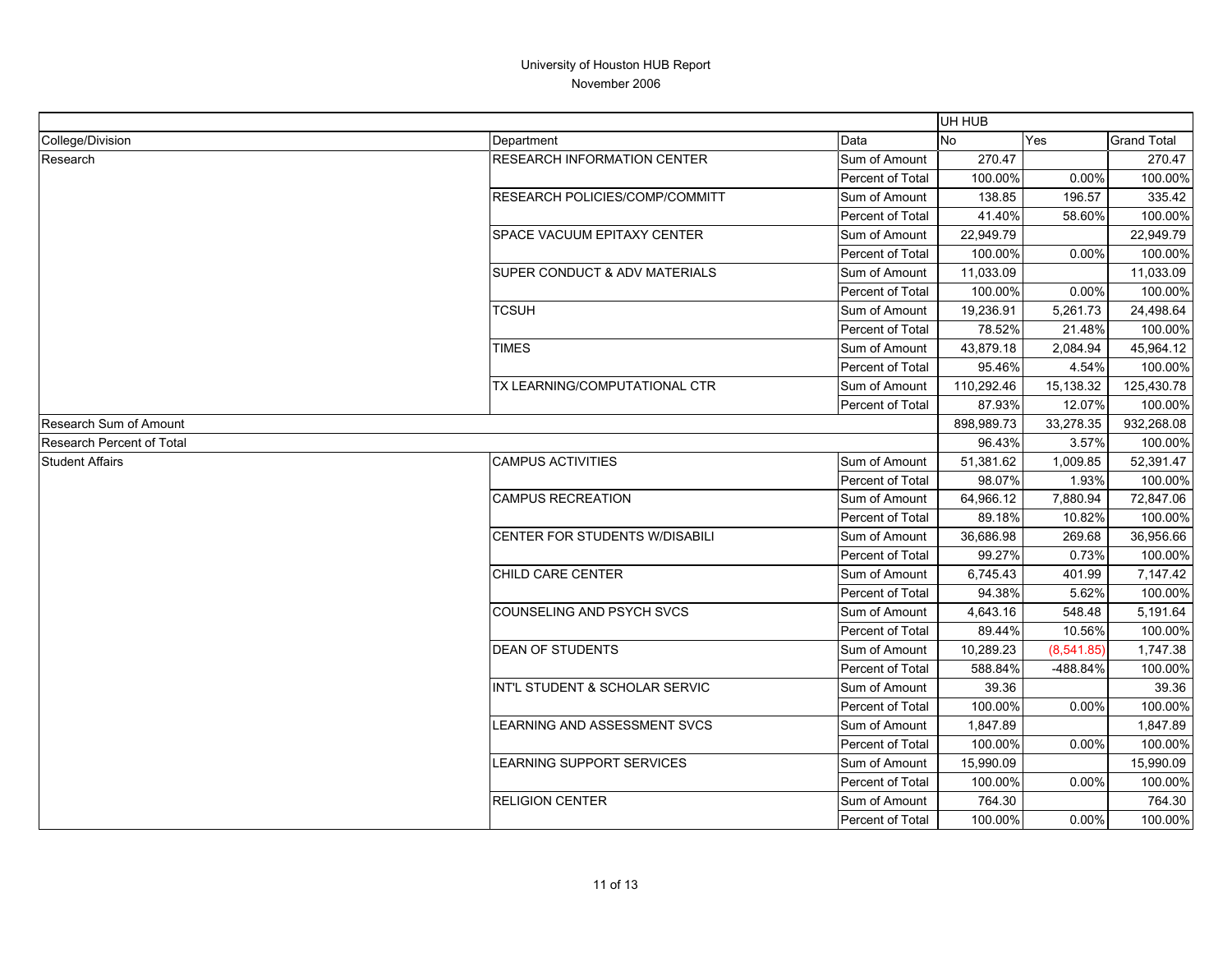|                                         |                                         |                         | UH HUB     |           |                    |
|-----------------------------------------|-----------------------------------------|-------------------------|------------|-----------|--------------------|
| College/Division                        | Department                              | Data                    | <b>No</b>  | Yes       | <b>Grand Total</b> |
| <b>Student Affairs</b>                  | <b>RESIDENTIAL LIFE &amp; HOUSING</b>   | Sum of Amount           | 90,936.57  | 4,563.76  | 95,500.33          |
|                                         |                                         | Percent of Total        | 95.22%     | 4.78%     | 100.00%            |
|                                         | <b>STUDENT AFFAIRS</b>                  | Sum of Amount           | 5,391.25   | 656.08    | 6,047.33           |
|                                         |                                         | Percent of Total        | 89.15%     | 10.85%    | 100.00%            |
|                                         | <b>STUDENT HEALTH CENTER</b>            | Sum of Amount           | 13,507.09  | 781.76    | 14,288.85          |
|                                         |                                         | Percent of Total        | 94.53%     | 5.47%     | 100.00%            |
|                                         | <b>STUDENT PHARMACY</b>                 | Sum of Amount           | 1,635.00   |           | 1,635.00           |
|                                         |                                         | <b>Percent of Total</b> | 100.00%    | 0.00%     | 100.00%            |
|                                         | <b>STUDENT PUBLICATIONS</b>             | Sum of Amount           | 16,028.89  | 604.21    | 16,633.10          |
|                                         |                                         | <b>Percent of Total</b> | 96.37%     | 3.63%     | 100.00%            |
|                                         | UNIVERSITY CAREER SERVICES              | Sum of Amount           | 6,220.85   | 104.09    | 6,324.94           |
|                                         |                                         | Percent of Total        | 98.35%     | 1.65%     | 100.00%            |
|                                         | UNIVERSITY CENTER                       | Sum of Amount           | 586,391.98 | 1,586.39  | 587,978.37         |
|                                         |                                         | Percent of Total        | 99.73%     | 0.27%     | 100.00%            |
|                                         | UNIVERSITY TESTING SERVICES             | Sum of Amount           | 39,075.55  |           | 39,075.55          |
|                                         |                                         | <b>Percent of Total</b> | 100.00%    | 0.00%     | 100.00%            |
|                                         | URBAN EXPERIENCE VPSA                   | Sum of Amount           | 1,625.00   | 1,096.29  | 2,721.29           |
|                                         |                                         | Percent of Total        | 59.71%     | 40.29%    | 100.00%            |
|                                         | VETERAN SERVICES                        | Sum of Amount           | 2,008.59   |           | 2,008.59           |
|                                         |                                         | Percent of Total        | 100.00%    | 0.00%     | 100.00%            |
| Student Affairs Sum of Amount           |                                         |                         | 956,174.95 | 10,961.67 | 967,136.62         |
| <b>Student Affairs Percent of Total</b> |                                         |                         | 98.87%     | 1.13%     | 100.00%            |
| Technology                              | <b>CENTER FOR FUTURE OF HEALTH</b>      | Sum of Amount           | 1,028.00   | 77.72     | 1,105.72           |
|                                         |                                         | Percent of Total        | 92.97%     | 7.03%     | 100.00%            |
|                                         | CENTER FOR LIFE SCIENCES TECH           | Sum of Amount           | 5,350.00   | 49.32     | 5,399.32           |
|                                         |                                         | Percent of Total        | 99.09%     | 0.91%     | 100.00%            |
|                                         | DEAN, TECHNOLOGY                        | Sum of Amount           | 33,154.56  | 5,851.84  | 39,006.40          |
|                                         |                                         | Percent of Total        | 85.00%     | 15.00%    | 100.00%            |
|                                         | <b>ENGINEERING TECHNOLOGY</b>           | Sum of Amount           | 42,013.33  | 610.20    | 42,623.53          |
|                                         |                                         | Percent of Total        | 98.57%     | 1.43%     | 100.00%            |
|                                         | HUMAN DEVELOP AND CONSUMER SCI          | Sum of Amount           | 2,542.89   |           | 2,542.89           |
|                                         |                                         | Percent of Total        | 100.00%    | 0.00%     | 100.00%            |
|                                         | <b>INFORMATION &amp; LOGISTICS TECH</b> | Sum of Amount           | 32,379.97  | 2,307.02  | 34,686.99          |
|                                         |                                         | Percent of Total        | 93.35%     | 6.65%     | 100.00%            |
|                                         | <b>TMAC</b>                             | Sum of Amount           | 17,611.31  | 590.67    | 18,201.98          |
|                                         |                                         | Percent of Total        | 96.75%     | 3.25%     | 100.00%            |